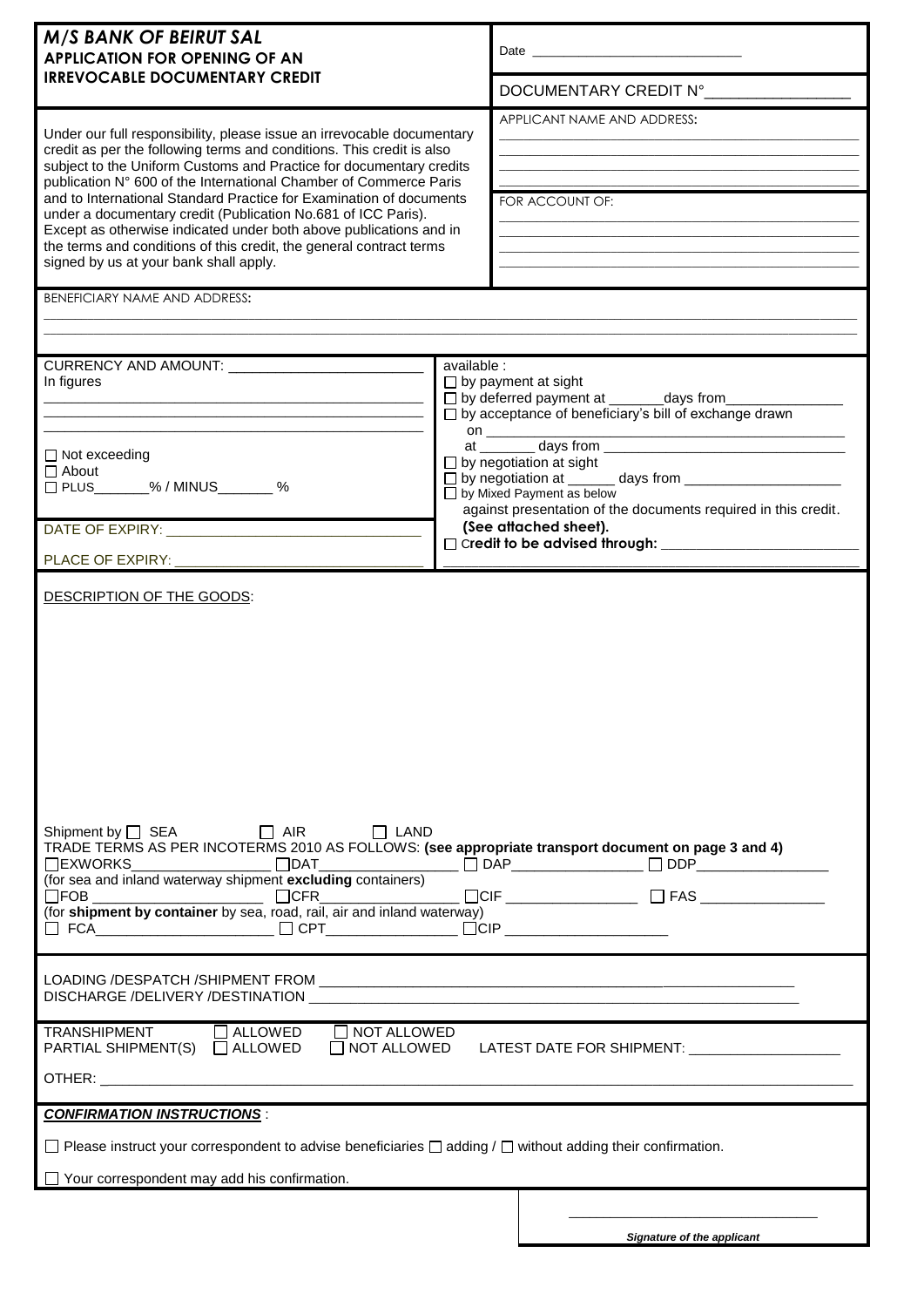| List of documents required:<br>Please follow the instructions marked by $(x)$                                                                                                                                                                                                                                                                                                                                                                                                                                                                                                                                                                                                                                                                                                                                                                                                                                                                                                                                                                                                                                                                                                                                                                                                                                                                                                                                            |                                                                                                                                                                             |  |
|--------------------------------------------------------------------------------------------------------------------------------------------------------------------------------------------------------------------------------------------------------------------------------------------------------------------------------------------------------------------------------------------------------------------------------------------------------------------------------------------------------------------------------------------------------------------------------------------------------------------------------------------------------------------------------------------------------------------------------------------------------------------------------------------------------------------------------------------------------------------------------------------------------------------------------------------------------------------------------------------------------------------------------------------------------------------------------------------------------------------------------------------------------------------------------------------------------------------------------------------------------------------------------------------------------------------------------------------------------------------------------------------------------------------------|-----------------------------------------------------------------------------------------------------------------------------------------------------------------------------|--|
| Beneficiary's signed commercial invoice in original (s) and copy (ies), containing the following clause: "We hereby certify that<br>this invoice is authentic, the only one issued by us for the goods described therein and that it mentions the exact value of the said<br>ORIGINAL(S) MUST BE CERTIFIED BY THE CHAMBER OF COMMERCE AND LEGALIZED BY THE<br>CONSULATE/EMBASSY OF ___________________________IF AVAILABLE AT BENEFICIARY'S LOCATION, IF NOT A DECLARATION<br>TO THAT EFFECT IS REQUIRED IN THE INVOICE.                                                                                                                                                                                                                                                                                                                                                                                                                                                                                                                                                                                                                                                                                                                                                                                                                                                                                                 |                                                                                                                                                                             |  |
| □ Certificate issued and signed by the carrier or his agent in one original and one copy stating: "We certify that at the time of loading<br>the carrying vessel ___(__)__ is ISM code certified and holds a valid international safety management certificate as well as a<br>valid ISM document of compliance as required by the SOLAS CONVENTION 1974 AS AMENDED".                                                                                                                                                                                                                                                                                                                                                                                                                                                                                                                                                                                                                                                                                                                                                                                                                                                                                                                                                                                                                                                    |                                                                                                                                                                             |  |
| □ Shipping Co. certificate evidencing that the carrying vessel is of steel construction, classed with a Member or Associate Member of<br>the International Association of Classification Societies (IACS).                                                                                                                                                                                                                                                                                                                                                                                                                                                                                                                                                                                                                                                                                                                                                                                                                                                                                                                                                                                                                                                                                                                                                                                                               |                                                                                                                                                                             |  |
| □ Insurance policy or certificate in duplicate, established to the order of the beneficiary of the credit then endorsed by the latter in<br>blank, mentioning: 'claims payable in Beirut', issued for at least 110% of the invoice value marked : " Insurance premium paid" and<br>covering the following risks,<br>For sea and multimodal shipment<br>( )For air shipment<br>-Institute air cargo clause A<br>sea and multimodal shipment<br>-Institute cargo clause A all risks<br>-Institute war clause cargo<br>-Institute strike clause cargo<br>-Institute strike clause by air<br>-Institute classification clause<br>-I.S.M. endorsement clauses<br>-From warehouse to warehouse including 60 days after discharge in customs warehouses.<br>-not contain any exclusion of risks nor any restriction clause,<br>-not contain any war cancellation clause or clause of similar intent.<br>-insurance must state as follows: "in case of war or warlike operations at destination, this insurance shall continue to produce all its<br>effects even if goods and/or conveyance is/are deviated, to other destination(s), by the carrier or his agent".<br>□ "Certificate of origin" in ____ original(s) and ____ copy(ies) issued or certified/Legalized by the Chamber of Commerce.<br>□ "Packing list" in <u>___</u> original(s) and ____ copy (ies).<br>"Weight note" in _____ original(s) and ____ copy (ies). | ( )For land shipment<br>-Institute Land transit clause, all risks<br>-Institute war clause by air <b>War for transport by land</b><br>-Strike riots civil commotion by land |  |
| ADDITIONAL DOCUMENTS                                                                                                                                                                                                                                                                                                                                                                                                                                                                                                                                                                                                                                                                                                                                                                                                                                                                                                                                                                                                                                                                                                                                                                                                                                                                                                                                                                                                     |                                                                                                                                                                             |  |
|                                                                                                                                                                                                                                                                                                                                                                                                                                                                                                                                                                                                                                                                                                                                                                                                                                                                                                                                                                                                                                                                                                                                                                                                                                                                                                                                                                                                                          | Signature of the applicant                                                                                                                                                  |  |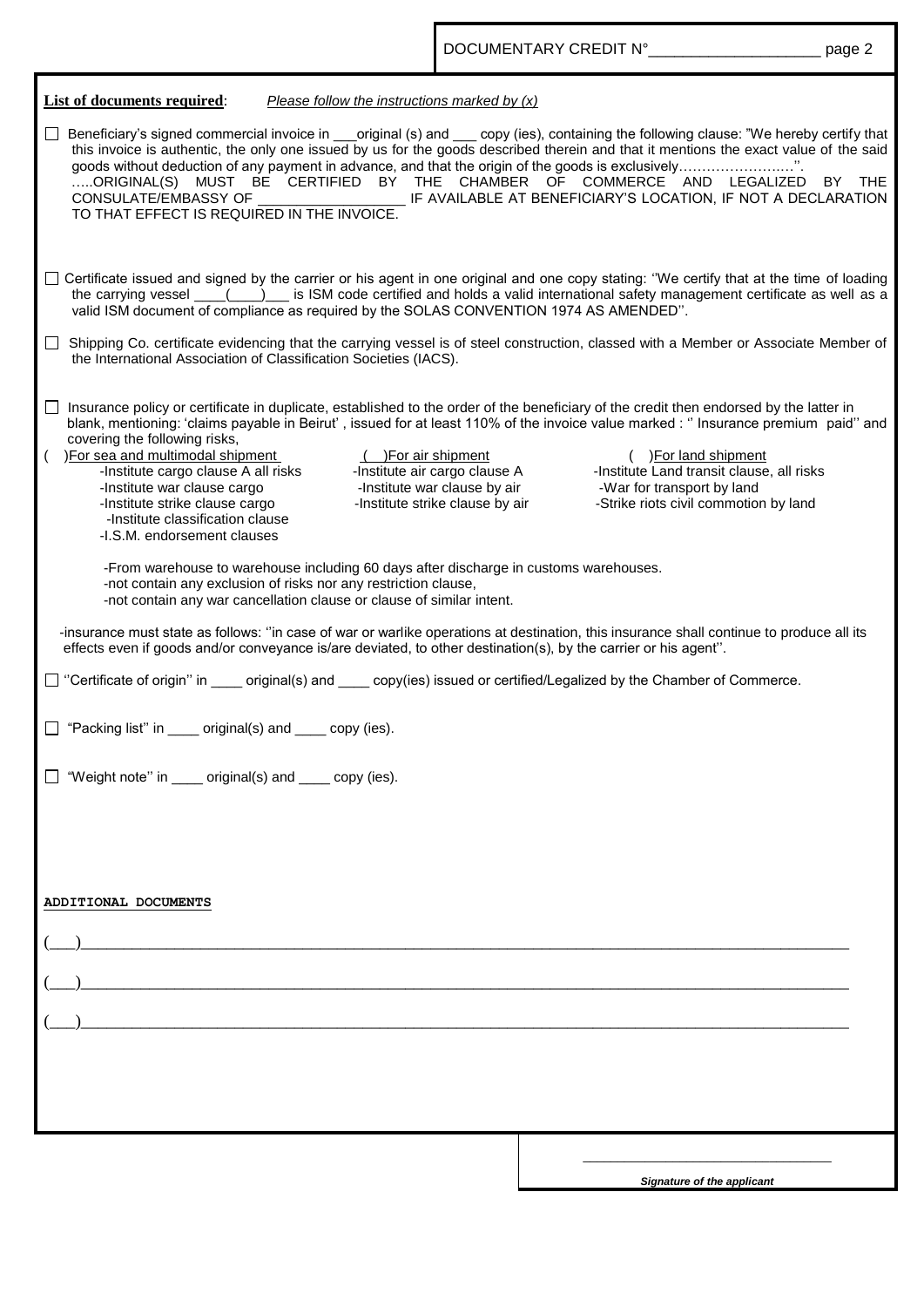DOCUMENTARY CREDIT N° page N° 3

**List of documents required: (continued)** *Please follow the instructions marked by (x)*

#### **( )A-For sea shipment(incoterms 2010 FOB, FAS, CFR and CIF in bulk cargo, loose cargo or unit of packing excluding containers):**

FULL SET OF CLEAN, ON BOARD, MARINE BILL OF LADING ISSUED TO THE ( ) - ORDER OF BANK OF BEIRUT,OMAN, / ( ) – ORDER AND BLANK ENDORSED, MARKED:" FREIGHT PREPAID/PAYABLE AT DESTINATION" AND NOTIFY:

 $\blacksquare$ -BILL OF LADING IN FORM OF COMBINED TRANSPORT AND/OR BLANK BACK AND/OR SHORT FORM, ARE PROHIBITED. -BILL OF LADING MUST CLEARLY INDICATE THE NAME OF THE CARRIER AND CLEARLY STATES ITS FUNCTION/QUALITY IN THE FOLLOWING STRICT MANNER : "THE CARRIER " AND NOT " AS CARRIER".

- BILL OF LADING BEARING REFERENCE BY STAMP OR OTHERWISE, TO CHARGES ADDITIONAL TO THE FREIGHT NOT ACCEPTABLE.

# **( )B-For sea shipment by container(s) (incoterms 2010 FCA, CPT or CIP):**

FULL SET OF CLEAN, ON BOARD, MARINE BILL OF LADING ISSUED TO THE ( ) - ORDER OF BANK OF BEIRUT,OMAN, / ( ) – ORDER AND BLANK ENDORSED, MARKED: "FREIGHT PREPAID/PAYABLE AT DESTINATION" AND NOTIFY: " ATTESTING GOODS SHIPPED IN CONTAINER AND BEARING A SEPARATE

NOTATION STATING: ""CONTAINERS ACTUALLY LOADED ON BOARD+ VESSEL NAME +PORT OF LOADING AND DATE"" DULY SIGNED BY THE SAME SIGNER OF THE BILL OF LADING.

-BILL OF LADING BLANK BACK AND/OR SHORT FORM ARE PROHIBITED.

-BILL OF LADING MUST CLEARLY INDICATE THE NAME OF THE CARRIER AND CLEARLY STATES ITS FUNCTION/QUALITY IN THE FOLLOWING STRICT MANNER: " THE CARRIER " AND NOT " AS CARRIER".

-TRANSHIPMENT IS PROHIBITED EVEN IF GOODS LOADED IN CONTAINERS.

-BILL OF LADING BEARING REFERENCE BY STAMP OR OTHERWISE, TO CHARGES ADDITIONAL TO THE FREIGHT NOT ACCEPTABLE.

# **( )C-For air shipment (incoterms 2010 FCA, CPT or CIP)**:

*MAIN* AIRWAY BILL (ORIGINAL N° 3 FOR SHIPPER*),* CLEAN, ESTABLISHED ON THE CARRIER"S LOGO PRINT, CONSIGNED IN NAME BANK OF BEIRUT,OMAN, MARKED "FREIGHT PREPAID /COLLECT" AND NOTIFY :\_\_\_\_\_\_\_\_\_\_\_\_\_\_\_\_\_\_\_\_\_\_\_\_\_\_ L/C

SHOWING A SEPARATE NOTATION INDICATING THE ACTUAL FLIGHT NUMBER AND DATE DULY SIGNED AND STAMPED BY THE CARRIER OR HIS AGENT.

-CONSOLIDATED CARGO AIRWAY BILL AND/OR FREIGHT FORWARDER AIR WAYBILL AND/OR HOUSE AIRWAY BILL ARE NOT ACCEPTABLE.

- TRANSPORT DOCUMENT BEARING REFERENCE BY STAMP OR OTHERWISE, TO CHARGES ADDITIONAL TO THE FREIGHT NOT ACCEPTABLE.

# **( )D-For land transport by truck or by rail (incoterms 2010FCA, CPT or CIP): (a or b)**

a- Truck waybill consigned to Bank of Beirut, Oman marked: "Freight prepaid/Collect" Notify:

evidencing goods received for shipment and showing the date of dispatch. and showing:

place of despatch\_\_\_\_\_\_\_\_\_\_\_\_\_\_\_\_\_\_\_\_\_\_\_\_\_\_\_\_\_\_\_\_\_\_\_ place of destination\_

- Transport Document bearing reference by stamp or otherwise, to charges additional to the freight not acceptable

b- Railway bill or C.M.R. consigned in the name of BANK OF BEIRUT - OMAN marked: "Freight prepaid/Collect"

Notify : \_\_\_\_\_\_\_\_\_\_\_\_\_\_\_\_\_\_\_\_\_\_\_\_\_\_\_\_\_\_\_\_\_\_\_\_\_\_ and showing: place of destination

# **( )E-For multimodal transport (incoterms 2010 FCA, CPT or CIP):**

Full set of clean, multimodal transport document, showing goods dispatched or taken in charge or shipped on board, issued to the ( ) - order of BANK OF BEIRUT - OMAN, / () – order and blank endorsed and showing:

- place of receipt

- port of loading \_\_\_

- port of discharge

- place of delivery

In case the first part of the transport is a sea transport, the multimodal bill of lading must show a separate notation "on board" as well as THE NAME OF THE VESSEL, THE PORT OF LOADING AND THE DATE OF SHIPMENT DULY SIGNED BY THE CARRIER OR HIS AGENT OR THE MASTER OR HIS AGENT.

- TRANSPORT DOCUMENT BEARING REFERENCE BY STAMP OR OTHERWISE, TO CHARGES ADDITIONAL TO THE FREIGHT NOT ACCEPTABLE

> \_\_\_\_\_\_\_\_\_\_\_\_\_\_\_\_\_\_\_\_\_\_\_\_\_\_\_\_\_\_\_\_\_\_\_\_ *Signature of the applicant*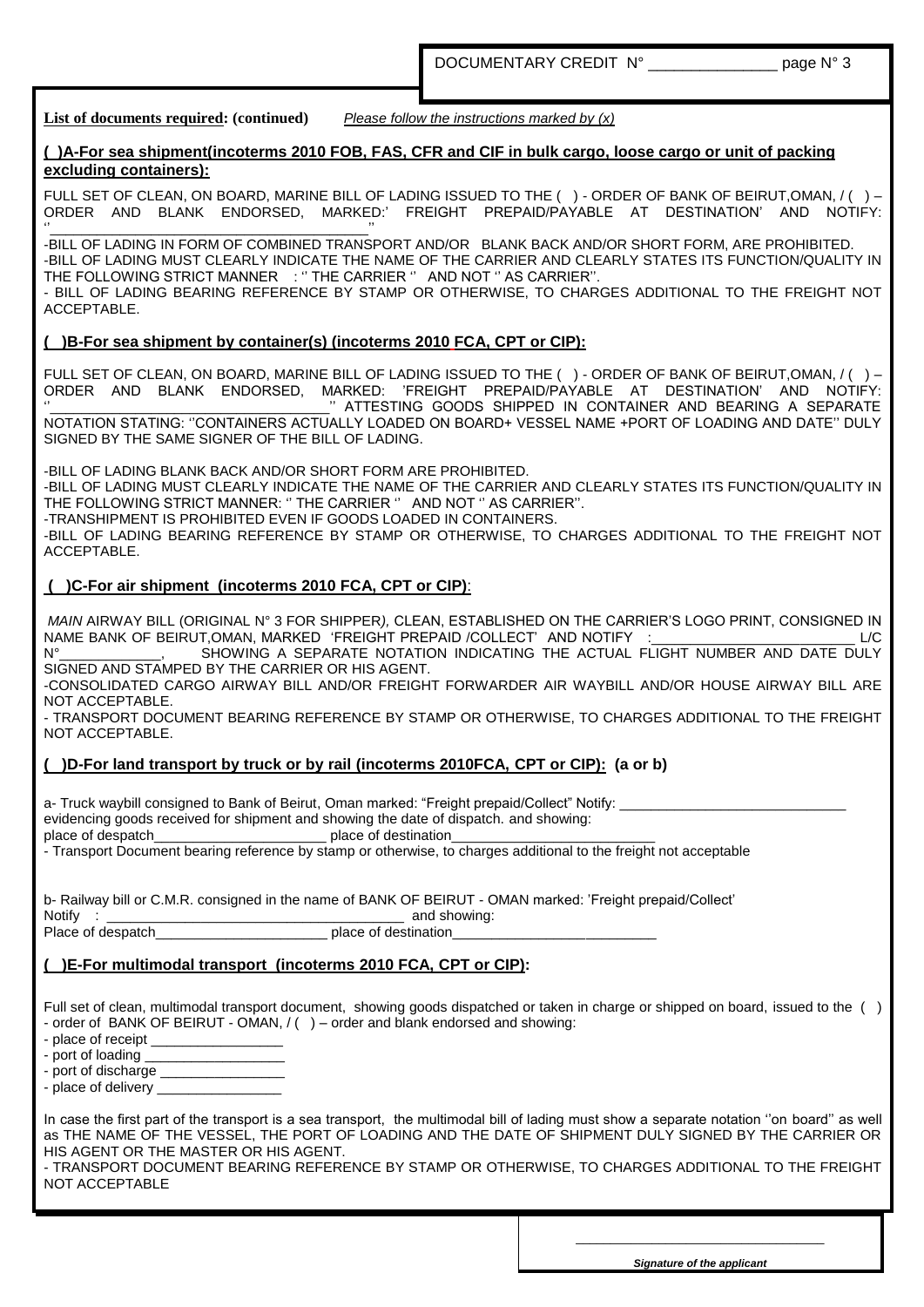**List of documents required: (continued)** *Please follow the instructions marked by (x)*

### **( )F-For DAT incoterms 2010:**

Dock receipt / Container yard receipt / Bonded warehouse receipt, issued by the Port Authorities of the port of discharge of\_\_\_\_\_\_\_\_\_\_\_\_\_\_\_\_\_\_\_\_\_, showing goods consigned to Bank of Beirut, Oman, marked Freight prepaid and all charges including Terminal Handling charges are prepaid up to the terminal of \_\_\_\_\_\_\_\_\_\_\_\_\_\_\_\_\_\_\_\_\_\_\_notify applicant.

### **( )G-For DAP incoterms 2010:**

- Carrier's agent delivery order / Dock receipt / Bonded warehouse receipt, issued by the Port Authorities of the port of discharge of\_\_\_\_\_\_\_\_\_\_\_\_\_\_\_\_\_\_\_\_\_, showing goods consigned to Bank of Beirut, Oman, marked Freight prepaid and all charges including Terminal Handling charges are prepaid up to the point of ……………… \_\_\_\_\_\_\_\_\_\_\_\_\_\_\_\_\_\_\_\_\_\_\_notify applicant.

### **( )H-For DDP incoterms 2010:**

Delivery note issued by beneficiary and countersigned by applicant or their representative (WHOSE SIGNATURE TO BE AUTHENTICATED BY BANK OF BEIRUT,OMAN \_\_\_\_\_\_\_\_\_\_\_\_\_\_ BRANCH) attesting receipt of goods in good order at the latest \_\_\_\_\_\_\_\_\_\_\_\_\_\_\_\_\_\_\_\_\_\_\_at the point of -------------------------------- showing that all related charges are paid.

### **( )I-For EXW incoterms 2010: (a, b, c, d, e, f)**

| a -) Full set of clean, on board, marine bill of lading issued to the () - order of BANK OF BEIRUT, Oman,<br>$/( )$ - to order and blank endorsed,                                                                                                                                                                                                                                                                                                                                                                                                                                                                               |  |  |
|----------------------------------------------------------------------------------------------------------------------------------------------------------------------------------------------------------------------------------------------------------------------------------------------------------------------------------------------------------------------------------------------------------------------------------------------------------------------------------------------------------------------------------------------------------------------------------------------------------------------------------|--|--|
| Marked: 'Freight prepaid/payable at destination' and notify : "<br>SHIPPED IN CONTAINER AND BEARING A SEPARATE NOTATION STATING: "CONTAINERS ACTUALLY LOADED ON BOARD+<br>VESSEL NAME +PORT OF LOADING AND DATE" DULY SIGNED BY THE SAME SIGNER OF THE BILL OF LADING (IF ANY).                                                                                                                                                                                                                                                                                                                                                  |  |  |
| -BILL OF LADING BLANK BACK AND/OR SHORT FORM ARE PROHIBITED.<br>-BILL OF LADING MUST CLEARLY INDICATE THE NAME OF THE CARRIER AND CLEARLY STATES ITS FUNCTION/QUALITY IN<br>THE FOLLOWING STRICT MANNER: " THE CARRIER " AND NOT " AS CARRIER".<br>-TRANSHIPMENT IS PROHIBITED EVEN IF GOODS LOADED BY CONTAINERS.                                                                                                                                                                                                                                                                                                               |  |  |
| b-)Main Airway bill ((original N° 3 for shipper), clean, established on the carrier's logo print, consigned in name BANK OF BEIRUT,<br>Oman, marked 'Freight prepaid /collect' and notify :__________________________________L/C N°_____________, showing a separate<br>notation indicating the actual flight number and date duly signed and stamped by the carrier or his agent.<br>- CONSOLIDATED CARGO AIRWAY BILL AND/OR FREIGHT FORWARDER AIRWAY BILL AND/OR HOUSE AIRWAY BILL ARE<br>NOT ACCEPTABLE.<br>- Transport Document bearing reference by stamp or otherwise, to charges additional to the freight not acceptable |  |  |
| c-) Truck waybill consigned to Bank of Beirut, Oman. marked: "Freight prepaid/Collect" Notify: _______________<br>Evidencing goods received for shipment and showing the date of dispatch. And showing:<br>Place of despatch______________________________ place of destination____________<br>- TRANSPORT DOCUMENT BEARING REFERENCE BY STAMP OR OTHERWISE, TO CHARGES ADDITIONAL TO THE FREIGHT<br>NOT ACCEPTABLE                                                                                                                                                                                                              |  |  |
| d-) Railway bill or C.M.R. consigned in the name of BANK OF BEIRUT, Oman marked: 'Freight prepaid/Collect'                                                                                                                                                                                                                                                                                                                                                                                                                                                                                                                       |  |  |
| received in good order at the disposal of Bank of Beirut, Oman, marked "all charges paid" notify: applicant.<br>FCR must confirm that the export licence is obtained and all other clearance formalities have been completed and undertake to ship                                                                                                                                                                                                                                                                                                                                                                               |  |  |
| f-) DELIVERY NOTE ISSUED BY BENEFICIARY AND COUNTERSIGNED BY APPLICANT OR THEIR REPRESENTATIVE (WHOSE<br>SIGNATURE TO BE AUTHENTICATED BY BANK OF BEIRUT OMAN _________________ BRANCH) ATTESTING RECEIPT OF<br>GOODS IN GOOD ORDER at the latest at the solution of the point of ---------------------------------- showing that all related<br>charges are paid.                                                                                                                                                                                                                                                               |  |  |
|                                                                                                                                                                                                                                                                                                                                                                                                                                                                                                                                                                                                                                  |  |  |

*Signature of the applicant*